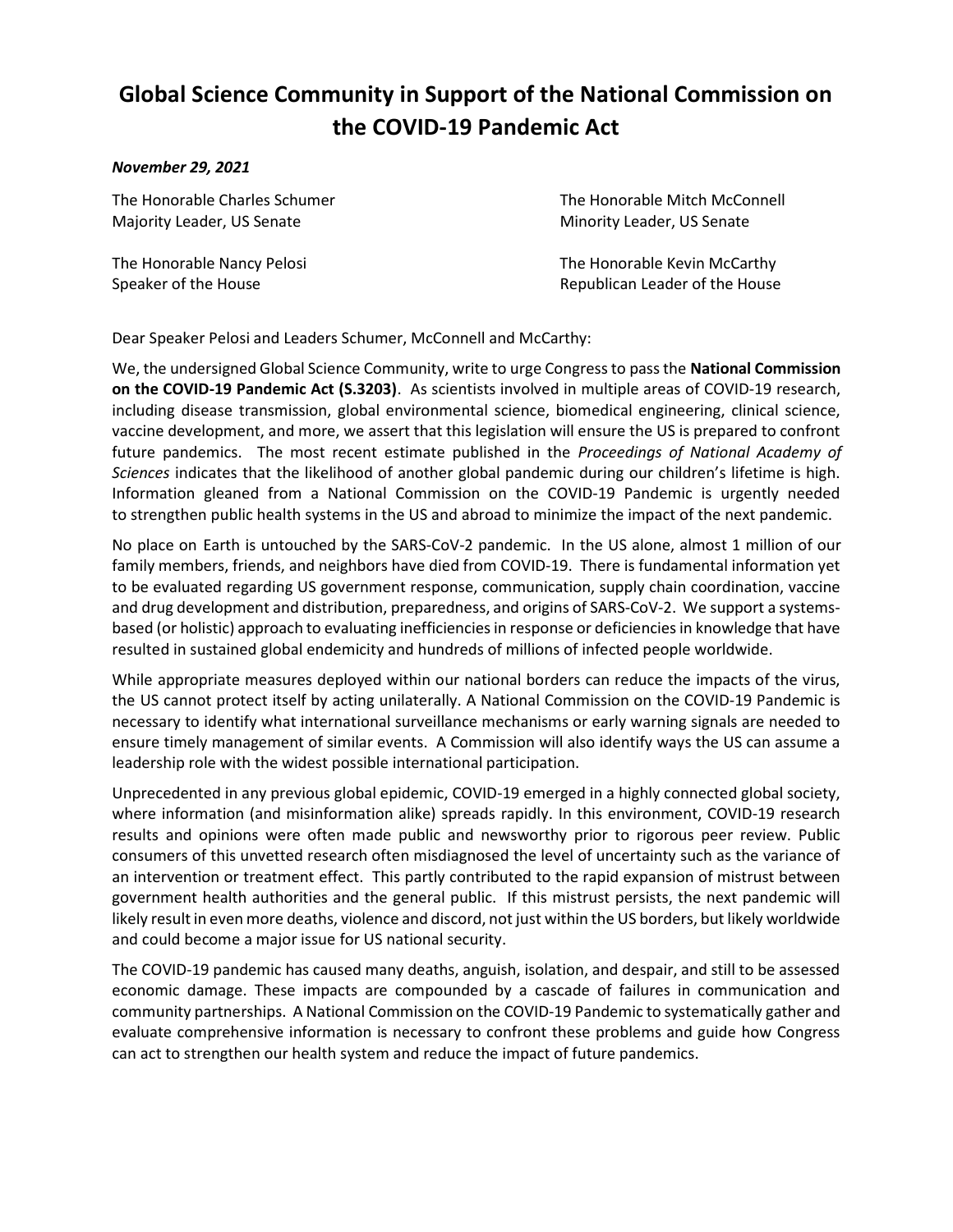Best Regards (organizers),

Marco Marani, PhD, Duke University, North Carolina and University of Padova, Italy William K Pan, DrPH MS MPH, Duke University, North Carolina Gabriel Katul, PhD, Duke University, North Carolina Anthony Parolari, PhD, Marquette University, Wisconsin

## Signatories (as of December 8, 2021)

Paolo D'Odorico PhD. University of California, Berkeley USA Marcelo Chamecki PhD UCLA USA Alexandra Konings PhD Stanford University USA Audrey Boyles BSN graduate of UNC-Chapel Hill's SON USA Helen Thomas-McLean USAID USA Efi Foufoula-Georgiou PhD University of California, Irvine USA John Whittle Terborgh PhD Duke University, University of Florida USA Daniel Johnson PhD University of Georgia USA M Susan Lozier PhD. Georgia Institute of Technology USA Patricia Consuelo Alvarez PhD, MS in Ecology and Evolution BSN in Nursing Rush University Hospitals USA Agbessi Amouzou PhD, MHS, MSc Johns Hopkins University USA Joanne Katz MS, ScD Johns HopkinsUniversity Bloomberg School of Public Health USA Christopher Beyrer MD, MPH Professor of Epidemiology and Medicine, Johns Hopkins University USA Robert E Black MD, MPH Johns Hopkins Bloomberg School of Public Health USA Lawrence H Moulton PhD Johns Hopkins Bloomberg School of Public Health USA David Dowdy MD, PhD Johns Hopkins University USA Parul Christian DrPH, MSc Johns Hopkins Bloomberg School of Public Health USA belay demoz PhD UMBC USA Jo-Anne Manswell Butty Howard University USA Ben Zaitchik PhD Johns Hopkins University USA Delphis F, Levia PhD University of Delaware USA Elfatih Eltahir ScD; SM; MSc; BSc MIT USA Nathan Glen Phillips PhD. Boston University USA Dan Li PhD Boston University USA Scott W. Tyler PhD University of Nevada, Reno USA Dani Or PhD Desert Research Institute USA Michel Boufadel PhD New Jersey Institute of Technology USA Karina Schafer MS, PhD Rutgers University USA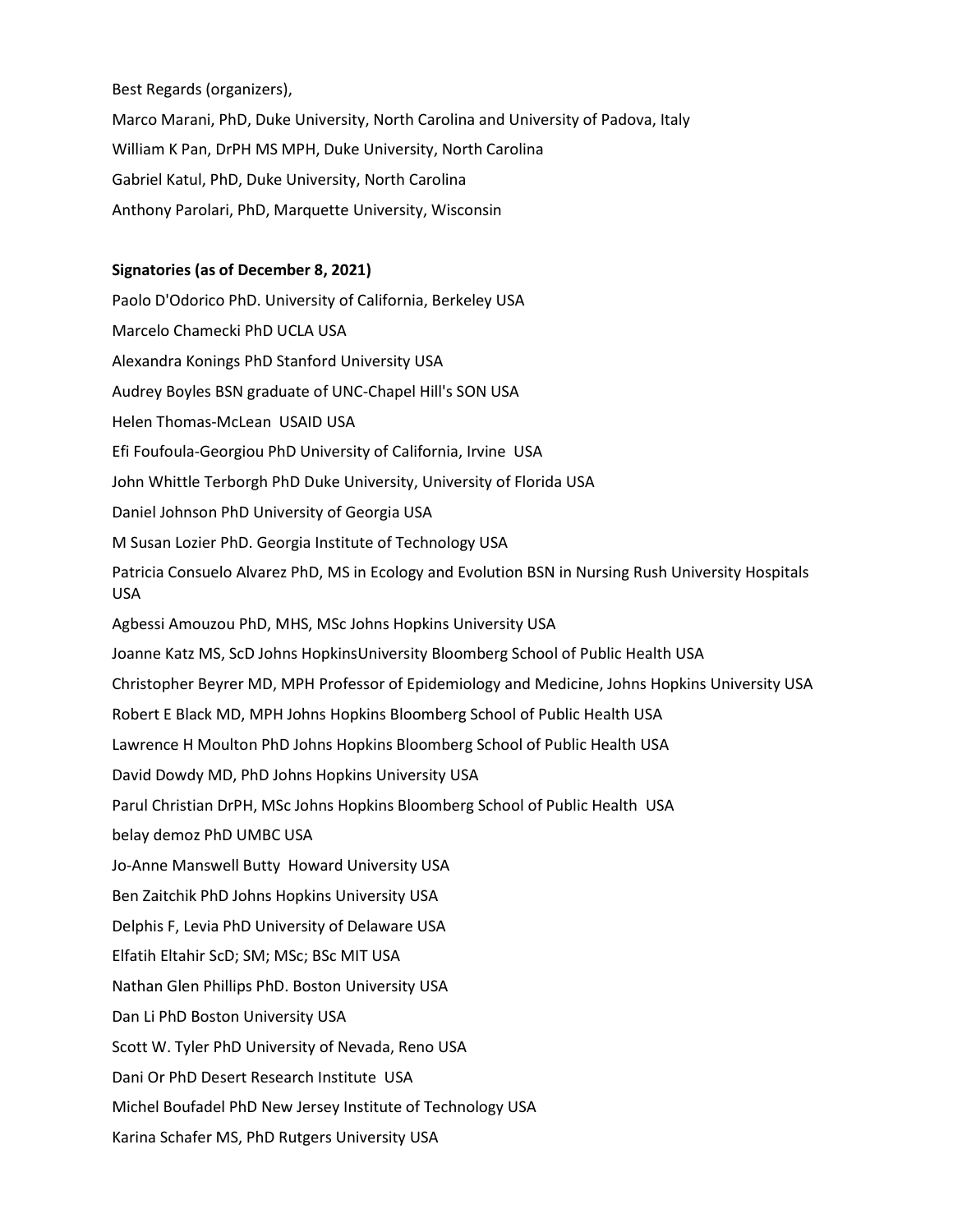Anna Stewart Ibarra PhD, MPA n/a USA Elizabeth W. Boyer MS, PhD. Pennsylvania State University USA Marco Giometto BS and MS in Civil Engineering, PhD in Mechanical Engineering Columbia University USA wilfried brutsaert PhD Cornell University USA William Pan DrPH MS MPH Duke University USA Sophia Papadeas PhD Elaion, LLC USA Jillian Hurst PhD Duke University School of Medicine, Department of Pediatrics USA Jeffrey Vincent PhD Duke University USA Thomas Fred Schultz PhD Duke University Marine Lab USA Jill R. Stewart PhD University of North Carolina - Chapel Hill USA Nicolette Cagle PhD. Duke University USA Christopher W Woods MD, MPH Duke University USA Nicolas Cassar PhD Duke University USA Marc Jeuland PhD Duke University USA Brandon A. Knettel PhD Duke University USA David L. Boyd PhD Duke University USA Tiarney Ritchwood PhD Duke University School of Medicine USA Lawrence Engel PhD University of North Carolina, Chapel Hill USA Nadja Alexandra Vielot PhD, MSPH University of North Carolina at Chapel Hill USA Jim Zhang PhD, MS, MSc Duke University USA Elizabeth Turner PhD, MSc, BSc Duke University USA Charles Nunn PhD Duke University USA Sven-Eric Jordt PhD Duke University School of Medicine USA Kearsley Stewart PhD Duke University USA Gabriel George Katul PhD, MS, BE Duke University USA Raghid Bitar MD UNC USA sumi ariely PhD Duke USA Joel Meyer PhD Duke University USA Henri P Gavin PhD Duke University USA Patrick Charbonneau PhD Duke University USA Norman L. Christensen PhD. Nicholas School of the Environment, Duke University USA Ghada Rabah PhD NC State University USA Wilkins Aquino PhD Duke University USA Brian Space PhD NCSU USA Manolis Veveakis PhD Duke University USA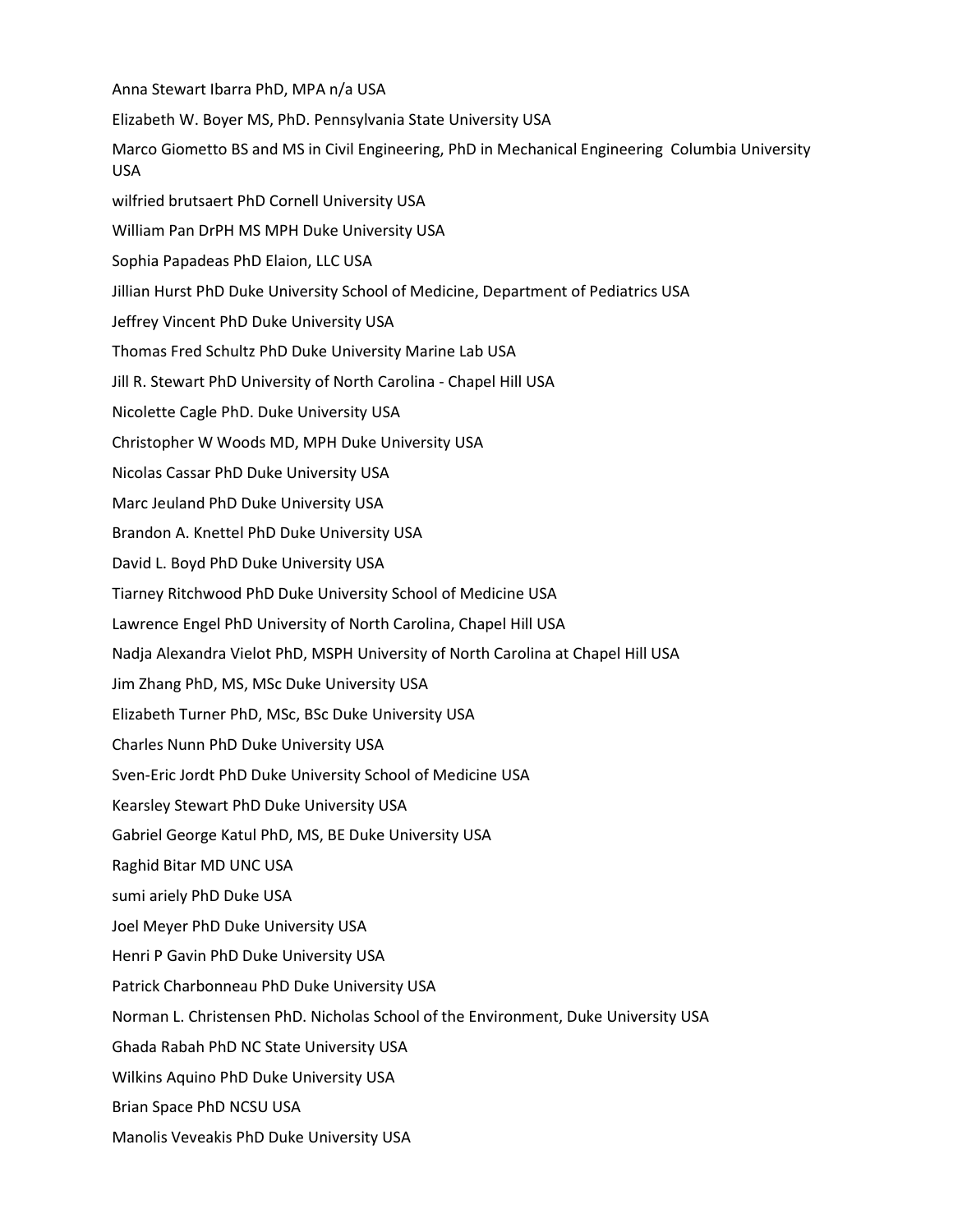Nathaniel Chaney PhD Duke University USA Zbigniew J Kabala PhD, MS, MA, MS, PE Duke University USA Stefan Franzen PhD Chemistry Professor North Carolina State University USA Sari Palmroth PhD, MSc Duke University USA Jonathan D Quick MD,MPH Duke Global Health Institute USA Nour Hammad MS Candidate Duke University USA Jean Gleason MS Duke University USA Lori Babb BS, MSGH candidate Duke University USA Perla Medrano BA Duke Global Health Institute USA Michael Charles Wimberly PhD. University of Oklahoma USA John Steven Selker PhD., MS, BA Oregon State Univeristy USA Larry Mahrt Ph. D NorthWest Research Associates USA Eric Selker PhD.; Member, NAS University of Oregon USA David E. Rupp PhD Oregon State University USA Jose D Fuentes PhD The Pennsylvania State University USA Marc Parlange PhD University of Rhode Island USA ignacio rodriguez-iturbe Engineer, MSc, PhD Texas A&M University USA Marc Calaf PhD University of Utah USA Muhammad Ali Pate MD, MS, MBA Duke University and Harvard T. H. Chan School of Public Health USA Joseph R Zunt MD, MPH University of Washington USA Sara R Curran PhD not applicable USA Kristie L. Ebi PhD., MPH University of Washington USA Jeremy J. Hess MD, MPH University of Washington USA Heping Liu PhD Washington State University USA Jan Boll BS, MS, PhD Washington State University USA Lynn Schreyer PhD Washington State University USA Timothy Ginn PhD Washington State University USA Judith Wasserheit MD, MPH University of Washington USA Anthony Parolari PhD Marquette University USA Paul C. Stoy PhD University of Wisconsin – Madison USA Michael H Haischer MS Marquette University USA Lezlie Knox PhD Marquette University USA Marco Marani PhD University of Padova (Italy) and Duke University Italy Sonia Silvestri PhD University of Bologna Italy Andrea Rinaldo NAS NAE PhD Ecole Polytechnique Federale de Lausanne (EPFL) Switzerland